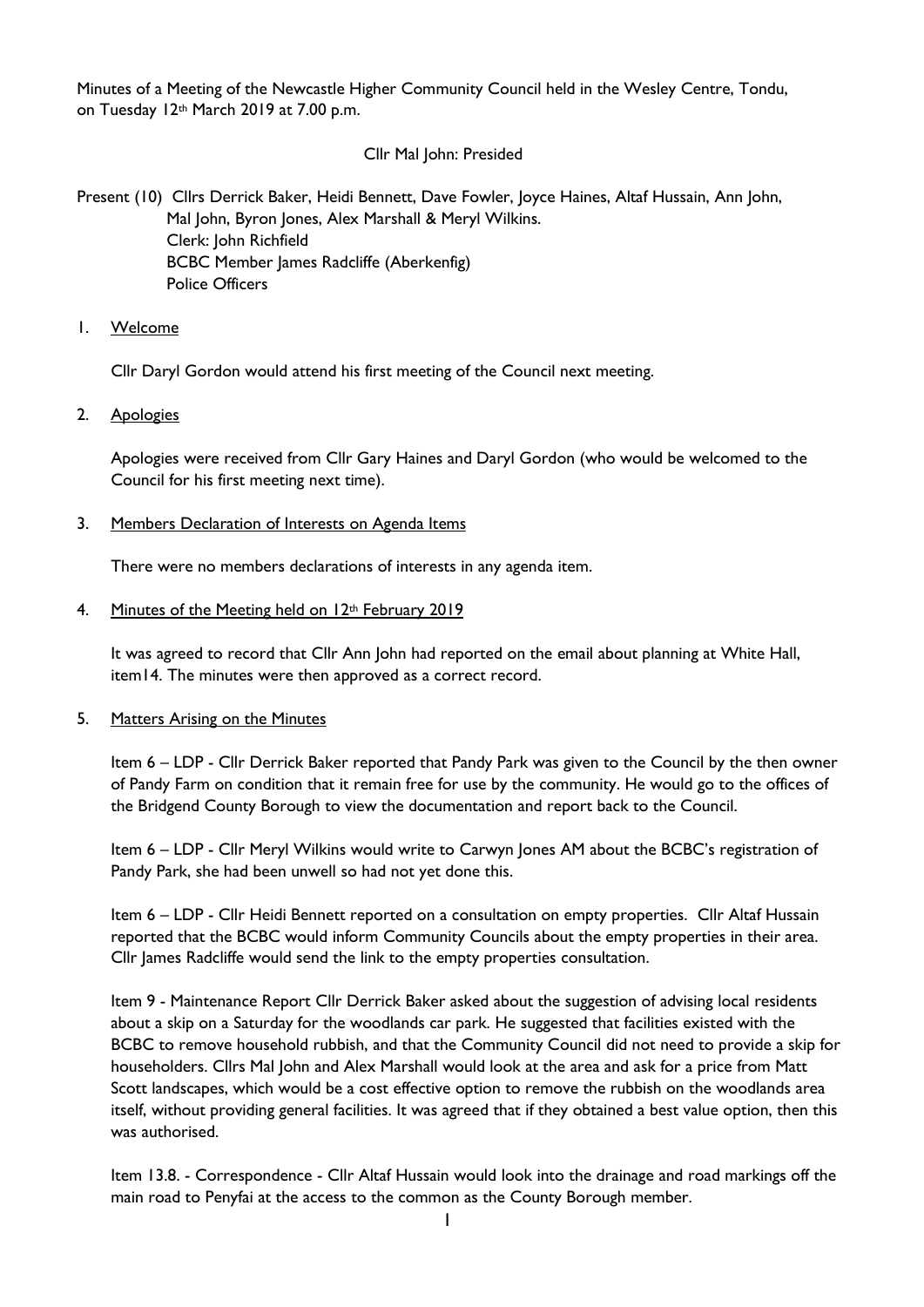## 6. Police Officers - PACT

The Council welcomed two Police officers working out of Maesteg to the meeting. PC Mark Hunter led the report.

Cllr Heidi Bennett had been the last Chair of PACT in Penyfai and the latest PACT meeting had been held before Christmas 2018. Many of the same issues arose time and time again, and some of the members looked at whether to look towards the Community Association in Penyfai or to the Community Council to take on its functions.

It was reported that the Sergeant was committed to continuing the PACT, and it needed to consider the way it was going. The Officer updated the Council on the current crime figures, and invited questions in discerning the way forward for PACT.

Cllr Derrick Baker asked how well PACT was supported in Maesteg – it was reported to have started well, but support fell way, and people only came when they had a problem. Officer Hunter reported that they were currently dealing with youth annoyance problems and had an attendance of 200 at a recent meeting because of this problem. Usually there would be 10 – 15 present.

Cllr Altaf Hussain noted that some problems like perception of parking were very difficult to solve.

Cllr Heidi Bennett asked if the number of crimes had risen, for example reports of people working from a white van entering gardens seeking scrap were a problem. The officer indicated that registrations of vehicles were needed – also in cases of obstructions to call the police. Cllr Derrick Baker observed that the best form of communication was for an approachable police officer on the beat, and additionally the police were enabling people to contact them in other ways through social media.

The Officers were thanked for their attendance.

#### 7. Tondu and Aberkenfig Community Association Update

Representatives from the Tondu & Aberkenfig Community Association were not present at the meeting.

#### 8. County Borough Councillors

Cllr Altaf Hussain (Penyfai) gave a report to the Council.

#### Traffic Lights

Cllr Altaf Hussain had looked into the traffic lights, a matter raised by Cllr Heidi Bennett, at the entrance to Penyfai Road. He had asked for an estimate of cost and a design statement which was awaited from highways to try to improve safety at the junction.

#### School Crossing

A complaint had been made about a 'near miss' at the school. Cllr Hussain took it up with the school, who indicated that the crossing patrol was on leave of absence at present, however a replacement was to be appointed soon.

Cllr Hussain had also raised problematic parking in front of the School with the Director of Education.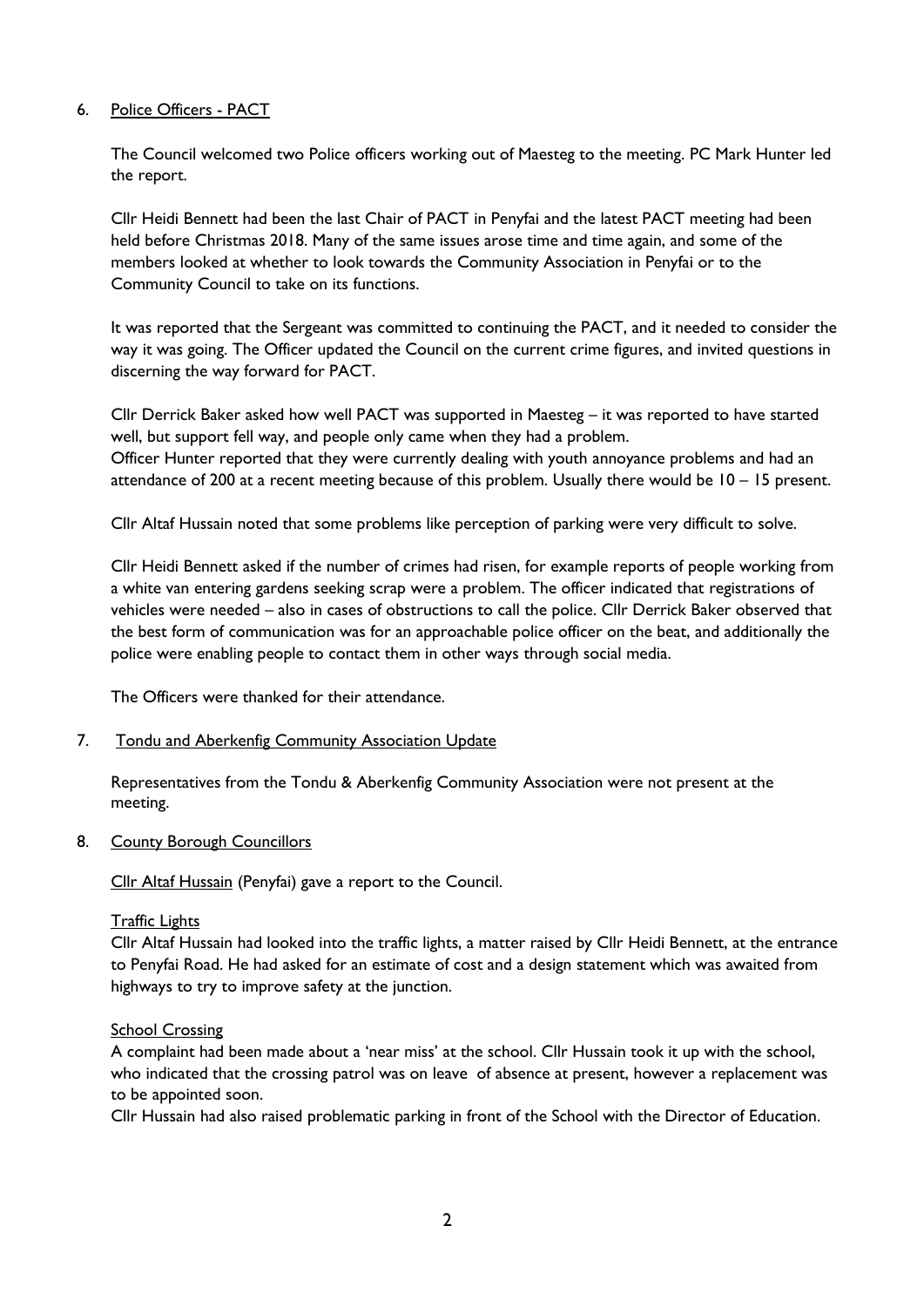### Hillside development

As a result of recent flooding incidents, some of the residents had paid to carry out an additional survey. They planned to take the results to a meeting with BCBC and the developer, which might be facilitated by Cllr Altaf Hussain.

Cllr Meryl Wilkins stated that the BCBC had a duty to take enforcement of planning conditions seriously.

The Community Council was disturbed that the developers had undertaken works to the trees during the nesting season, especially when the same thing had occurred last year. The Clerk would write to support the BCBC Ward member and again raise the matter of insufficient enforcement.

## Candidate Site Register

Cllr Hussain had met the Chair of BCBC Planning for a briefing about the areas of land in Penyfai on the register. Concern was expressed by Cllr Heidi Bennett that all community Councillors were not invited to this meeting. Cllr Hussain explained that he had attended as the County Borough Member, although he had asked Cllr Alex Marshall to assist him, and he did not participate in the meeting. It was recognised that such future meetings would be notified to all if community councillors were to be present.

## Parking

There had been complaints about parking at the junction of Penyfai Road and Court Colman Road. A solution was to alter the road layout so that residents could park legally in the filter road, and the Highways department had indicated the cost of the traffic orders meant that this may be prohibitive at present.

Cllr Hussain had wondered about the possibility of a request to the administrators of the Suncredit money to assist. He was advised that the process opened annually and it was open to community groups such as the Penyfai Community Association to request assistance. It was also noted that it may be possible to make the filter road 'one way'.

## Fly Tipping

The Local Angling Association had tidied up under the M4 bridge. The clerk would send them a note of thanks.

#### Penyfai School

The School was in need of some £20,000 to update its IT provision. The Headteacher had been in touch with Welsh Government and BCBC may be able to assist.

Cllr Meryl Wilkins asked for clarification if the school would appoint a crossing patrol – Cllr Hussain stated that they would.

The Council noted Cllr Hussain's report.

#### Cllr James Radcliffe (Aberkenfig)

Cllr Radcliffe was present at the meeting and gave the following report.

#### **Bus Consultation**

There was a consultation at present on support for buses that would reduce routes and consequently access to the health centre and the credit union. Cllr Radcliffe reported that the Tondu and Aberkenfig Community Association had drafted a letter to object. He reported that the cost savings to BCBC would not be that significant due to the cost of demolition of bus shelters and the loss of revenue which may jeopardise the bus company. No impact assessment had been carried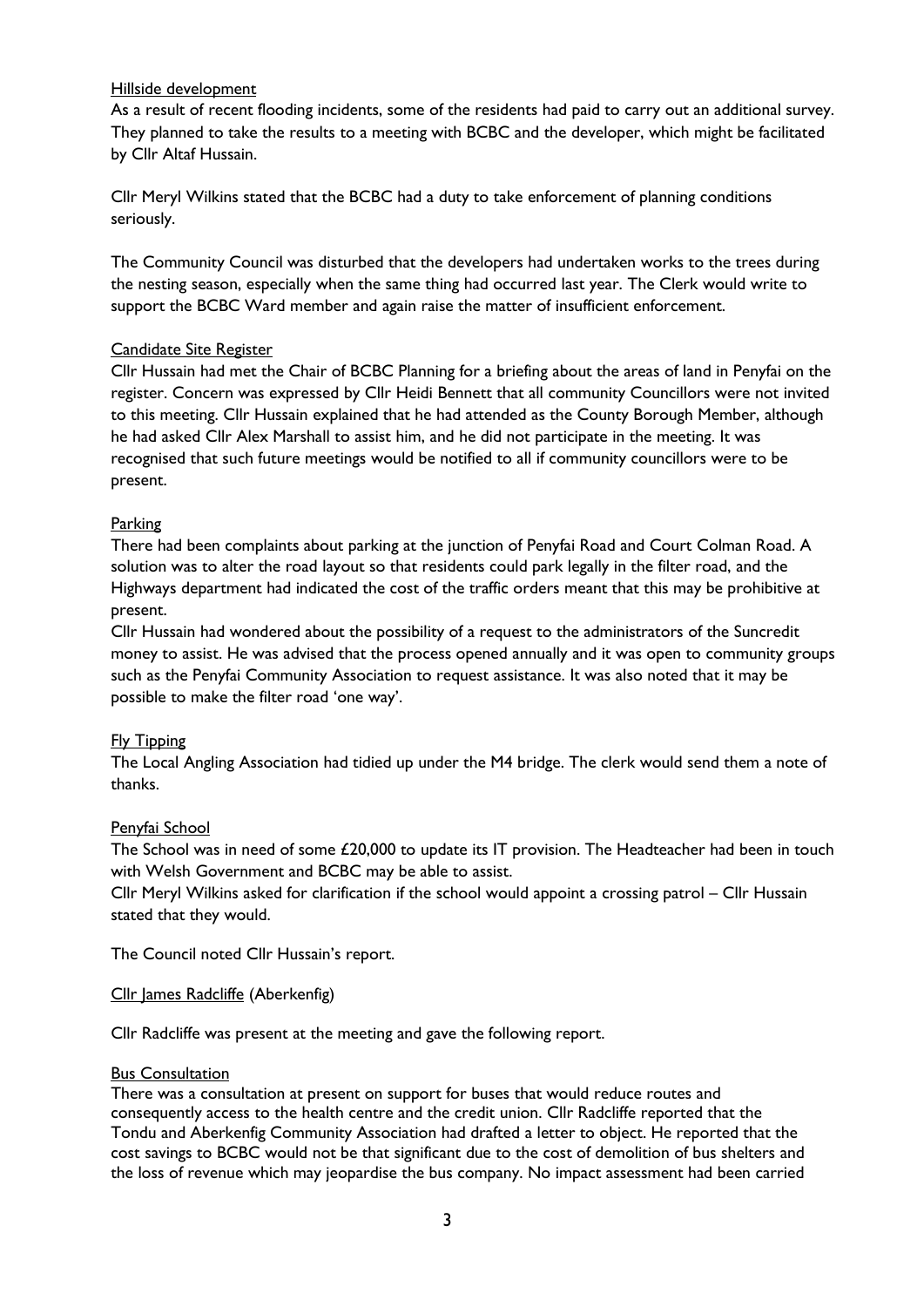out. The Clerk would write to make representations from the Community Council to Cllr Young of BCBC.

#### Community Woodland

Cllr Radcliffe had advised Cllr Alex Marshall to contact a contractor who potentially might help with an assessment of the trees at the Community Woodlands. That person would be invited to meet members of the maintenance committee and inspect the trees.

#### **Empty Properties strategy**

The BCBC was to look at an empty properties strategy to bring such properties back into beneficial use. Community Councillors were to be invited to identify empty properties.

The Council noted the report.

#### 9. Pheasant Field Penyfai Possible Community Asset Transfer

The BCBC had indicated that the CAT Steering Group had previously deferred a decision as the BCBC was not in a position to determine the extent of the transfer as BCBC stated that part of the site may be subject to future development. Mr Guy Smith had indicated that he needed to know if the Community Council had any aspirations to improve the site or to maintain it as it was at present. He also asked if the Community Council would consider taking over the asset under a short-term management agreement while the extent of the transfer / future development was determined.

The Council agreed that it would wish to take on the land in the longer term, and to carry out improvements such as community planting on a long-term basis.

Cllr Altaf Hussain reported that at his meeting with the Planning Chair the BCBC seemed positive, but he was told some building probably would take place – however the Community Council felt that one or two houses would not leave much of the field left.

It was felt that it was necessary to know how long the lease would be and whether the improvements such as planting schemes could take place.

It was agreed that the way forward was to hold a community meeting to consult local residents on what they wanted to do. Cllr Heidi Bennett agreed to identify a suitable time, date and venue for such a meeting. At the meeting it might be possible to identity if there was suitable evidence to make an application for village green status.

#### 10. Further Consideration of response to proposals from Boundaries Commission

The Community Council continued to consider its response to the proposal from the Boundaries Commission to amend representation in respect of the County Borough representatives for Aberkenfig and Penyfai, both villages being in its area as one Community Council comprising two wards. The proposal was to retain two members, but that they both would represent one geographical area, rather then specifically and individually for the two communities, communities that were considered by local people to be distinct.

The two elected County Borough Councillors were first invited to comment.

Cllr Altaf Hussain (Penyfai) reported that he had spoken to many people about the proposal, and he had found no one who wanted to amalgamate the two communities in terms of representation. Local people had told him that the communities were separate, clearly physically separated by the M4 motorway. People in Penyfai wanted to have their own dedicated member of the BCBC to represent them. Many residents also spoke of the fact that there were two separate wards in the community council electoral arrangement which had existed for a very long time, so the structure was tried and tested. Cllr Altaf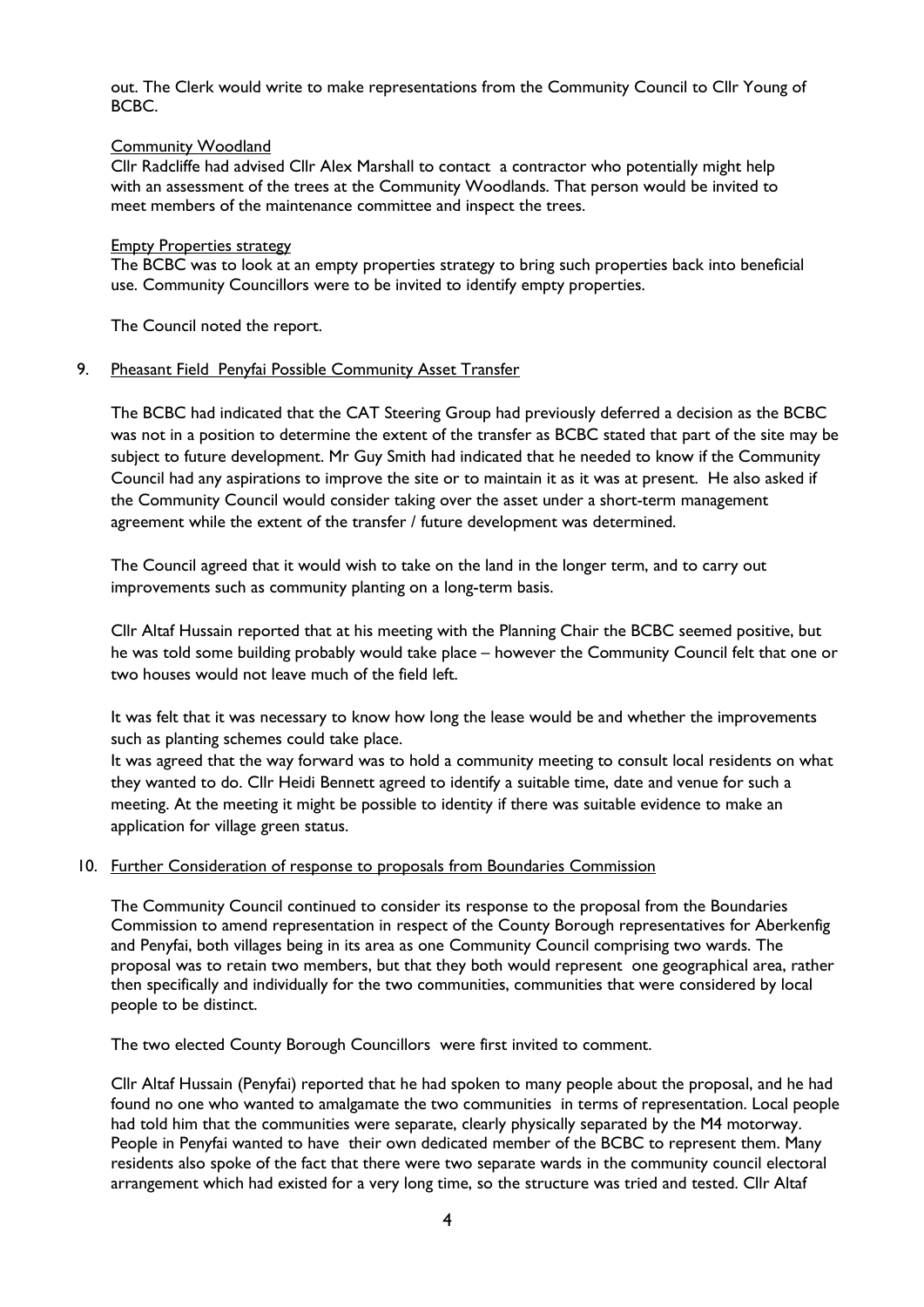Hussain, as the current post holder, also considered that it would be unwise to amalgamate representation and would be contrary to the clear will of the electorate. Speaking as a Community Councillor, he took the same view.

Cllr James Radcliffe (Aberkenfig) felt that there were fundamental inconsistencies with the Commission's proposals, in that they were on the one hand looking for one large ward serving several communities, and on the other hand two smaller wards comprising one Community Council. The proposals did not consider the facts of geography, either physical or human, and were as a consequence not logical. This particular place is distinct because of the geography and the fact that Penyfai and Aberkenfig are different types of place, and it clearly does not fit well to apportion one identify to them. Although those concerned would not want to be merged either, it would be more understandable to merge Aberkenfig with Ynysawdre, although it would be very unpopular, and in practical terms this would also be unsatisfactory. Cllr Radcliffe was, in unanimity with Cllr Hussain, opposed to the proposals.

Members of the Community Council who wished also commented:

Cllr Derrick Baker also referred to the inconsistencies of there being a unified community council with separate wards, and a diverse County Borough representation that the proposals would see amalgamated. Uniformity was not the same as unity. He strongly felt that the arrangements worked well at present - if it works, don't try to fix it.

Cllr Alex Marshall could understand both sides of the argument.

Cllr Meryl Wilkins argued that there was no need to change if present arrangements worked well. Cllr Heidi Bennett agreed with retaining two separate wards – for the reason that the communities say this clearly.

Cllr Byron Jones advised to keep with the status quo.

The Council voted and was unanimous (no votes against, no abstentions) that it wished to comment that the arrangements should remain as they were because of the different communities, and the lack of connectivity. There was no objection to taking Coytrahen out of the area, and placing it with Betws.

The Clerk was asked to respond to the Commission in these terms.

#### 11. Update from Maintenance Committee

#### Community Woodland behind the Swan

Cllr Alex Marshall reported that the report he had intended to make had been covered under the repot from Cllr Radcliffe.

Rubbish at Woodlands area Already covered under matters arising.

#### 12. Update on Speed Boards Project

Cllr Heidi Bennett reported that today word had been received from the BCBC that they would install the Westcotec boards. The Clerk would ensure, that the words under the 30 m.p.h. sign were Araf / Slow, to comply with the BCBC Welsh Language Act Scheme. The Clerk would order the two boards to be fitted by the Highways Department.

## 13. Adoption of One Voice Wales 2018 Recommended Standing Orders

A working group of members of the Council (Cllrs Gary Haines, Mal John, Heidi Bennett and Meryl Wilkins) had met and reviewed the model guidance on Standing Orders from One Voice Wales, to update the 2017 Standing Orders previously considered by the Council. The document showed the SOs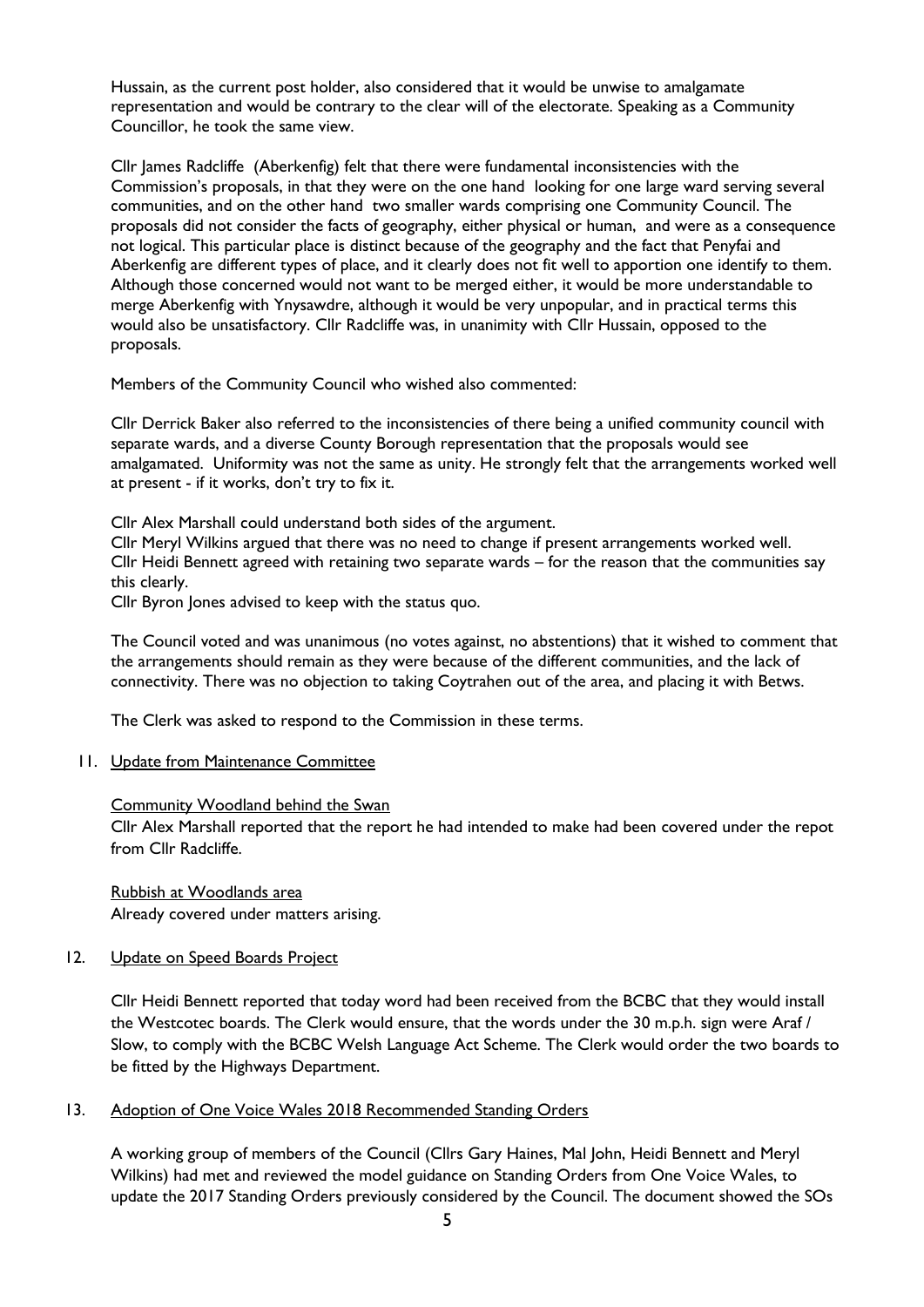that were legally required for all Local Councils, together with guidance on model Standing Orders for larger Councils. A draft had been circulated and was now approved by the Community Council, subject to the start time of the meeting to be 19.00.

The document would be published on the website.

# 14. Correspondence

The notes circulated on the incoming correspondence were taken as read by the Council, the correspondence was as follows:

# 1. Western Power Distribution

Details of the temporary unmetered connection for Christmas lighting 2019/19, to be used to calculate the electric bill.

# 2. Mark Galvin, BCBC

Note on a report on Community Asset Transfer provision at BCBC.

3. Cllr Altaf Hussain

Correspondence about a resident's concerns about other residents parking at the junction of Penyrheol and Court Colman Road. See Cllrs Report.

4. Independent Remuneration Panel for Wales

Link to the Annual report of the Panel. Section 13 relates to Community Councils. Noted. 5. Parks Department

Further to the Clerk's complaint, the Park at the top of Coronation Street was assessed for DDA Accessibility in 2014, and it was found that there was adequate wheel chair access from East, New, Bristol and Oak Streets, and alterations were carried out to assist the visually impaired as well as wheelchair users at this time. Cllr James Radcliffe was concerned about this and would press for provision at the top of Coronation Street.

6. Police Sergeant Matthew Beynon

Sgt Beynon intended to attend the meeting on 12 March to discuss PACT arrangements.

7. Planning Aid Wales

In response to the Clerk's question - hiring a planning consultant to keep a watching brief on an application is not something they have come across before. They state that is worth bearing in mind that while third parties can keep records on planning conditions and submit theses records to a local authority, in order for the local authority to take enforcement action it would need to gather its own evidence. This is not to say information gathered by third parties is of no value, if the Community Council feels that conditions are not being adhered to, it can submit the information. However, it is for the planning authority to decide about whether to investigate the development further. The question then is what benefit hiring a planning consultant would bring to the situation – and it may be that local people would be better placed to collect evidence as and when it occurs. Planning Aid Wales have a guidance note on enforcement. They would not especially advocate hiring a planning consultant in such a case.

8. Eisteddfod Genedlaethol Urdd Gobaith Cymru 2019

The Urdd is in Cardiff in 2019. Encouragement to support the festival, including financially. 9. Highways - BCBC

In response to a request from the Clerk following the matter raised by Cllr Meryl Wilkins, a new bus stop flag to be installed on Heol Tyn Yr Garn at the junction with Graham Avenue.

# 10. Andrew R Thomas BCBC

Details of the requirements for Active 4 Life schemes, to assist the Clerk's request to the School in Penyfai to permit the Scheme to take place on their premises this year. The Clerk would again ask Mr Street the Headteacher, for his answer to the request. It was agreed that Cllrs Ann John (a school governor) and Mal John meet with Mr Street to ask for his help.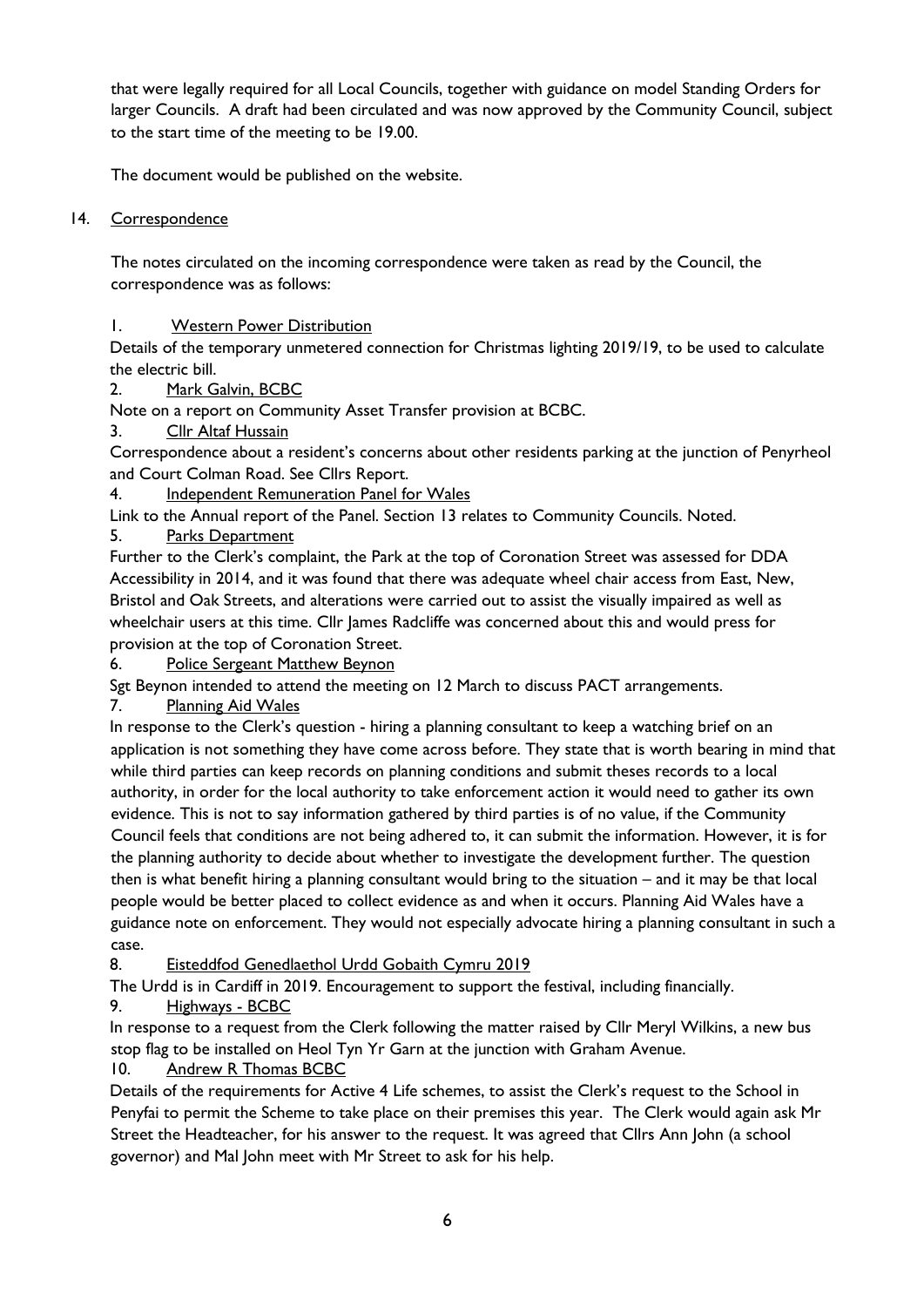# 11. Mr G Pope – Deputy Head Coleg Cymunedol Y Dderwen

Writing to ask for funds to enable the School to set up a uniform recycling scheme to enable parents, carers and learners the opportunity to recycle their old school uniform or to swop sizes, etc They are looking to raise £2,500. More information is available.

12. Cllr Alex Marshall

Information on Open Spaces Society on the requirements for registration of Village Greens.

13. Tondu & Aberkenfig Community Association

Forwarded email from Rory McLaggan of Merthyr Mawr estates, a reply to their email regarding the arrival of a digger to excavate a drainage ditch.

14. Cllr Altaf Hussain

Forwarded email from BCBC regarding the overgrown trees at Heol Eglwys, Penyfai, and an order has been issued from Highways to undertake their removal.

15. Andrew Mason, Public Rights of Way BCBC

The request of the NHCC to have the route that runs through the playing field (Pheasant Field) between Plas Ty Mawr and Heol Eglwys dedicated as a public footpath has been noted. Further investigations will need to be undertaken prior to the Council determining whether to dedicate the route as a right of way. They will process our request as soon as resources are available.

16. BCBC – Highways and Cllr Heidi Bennett

Correspondence regarding the ordering of the new speed boards for installation by Highways – ongoing action.

17. Guy Smith – BCBC Community Asset Transfers

The CAT Steering Group has previously deferred a decision as the BCBC was not in a position to determine the extent of the transfer as part of the site may be subject to future development. Mr Smith is happy to re-submit the expression of interest and asks the NHCC to let him know:

If the Community Council has any aspirations to improve the site or just maintain it as it is at present? If the Community Council would consider taking over the asset under a short-term management agreement while the extent of the transfer/ future development is determined?

18. Tondu and Aberkenfig Community Association

Copies of two letters from the TACA on the subject of Proposed Boundary Changes – to the Boundary Commission, and on three proposed candidate sites for the LDP to Chris Elmore and Madalaine Moon MPs Dai Loyd, Huw Irranca-Davies, Bethan Sayed, Caroline Jones Suzy Davies and Carwyn Jones AMs 19. One Voice Wales

Advice of Membership Subscription for 2019-2020 in the sum of £589. The Council is invited to pay in the new Financial year.

20. Bridgend County Brough Council

Invoice for provision of Active 4 Life Scheme 2018 in the sum of £3,255.83

21. Tondu School

The Head teacher had been in liaison with the Clerk and Cllr Baker for a proposal for the Community council to meet with the School Council. A date of 2.00 p.m. had been suggested, and the council was asked if it wished to meet. This was agreed, and the Clerk would arrange it, the agenda being with Mrs Prelogauskas. The Head has also agreed in principle for the Council to use the school for its usual evening meetings when in Aberkenfig.

# 15. Planning Committee Report

The Council noted the following applications had been made.

P/19/70/FUL Westwinds Penyfai CF31 4LL T/19/8/TPO St Johns Church Aberkenfig CF32 9AU P/19/89/FUL 11 Heol Eglwys, Penyfai CF31 4LY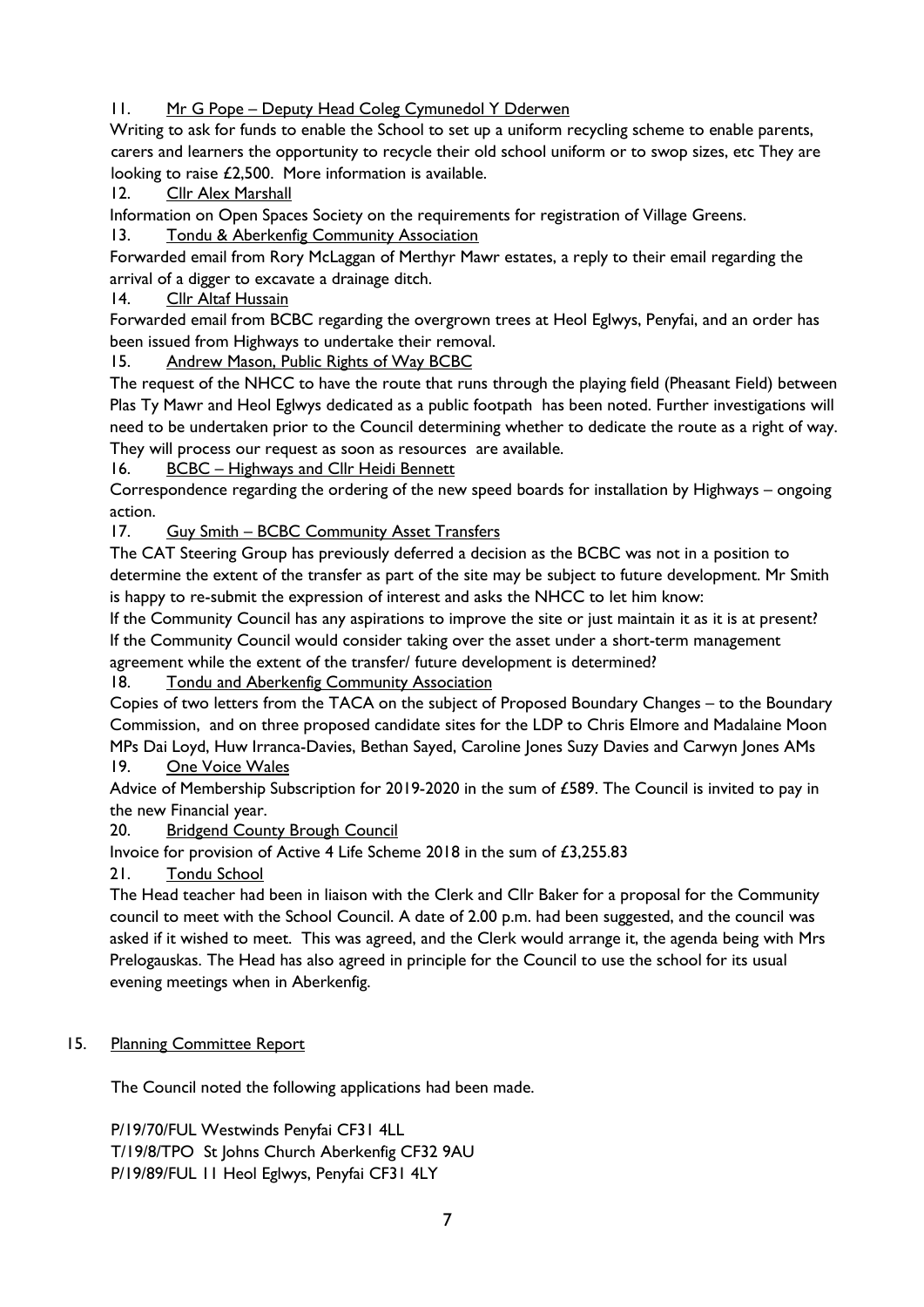There were no objections, Cllr Baker reported that the parish was having work done for safety reasons on the protected trees at the Church Street end of the graveyard. He indicated that the parish might request some assistance from the Council as this was a matter of benefit to the wider community.

Cllr Radcliffe reported that planning had been won on appeal for 2 touring caravans and a utility block at the land at the Fountain.

## 16. Other Reports from Councillors

Cllr Heidi Bennett had attended the Town and Community Councils Forum at BCBC. The future role of Town and Community Councils was reported on. The LDP Candidate Site register was reported on with the next steps to consider rejected growth. There were 3 or 4 options and it was noted that J36 was at capacity. The LDP was to be published in October – the BCBC was willing to send out an officer to speak to Community Councils at that time about the Plan.

Cllr Bennett also reported that at the Traffic Lights opposite the garage it was witnessed that a driver by passed the lights using the filter lane and turning right.

Cllr Bennett also reported that the LED Lighting in Penyfai was nearly complete.

Cllr Derrick Baker reported that he had spoken with the Head teacher at Tondu School about Council meetings being held there. It was also agreed that this Council meet with the School Council on Tuesday 26 March at 3.30 p.m..

Cllr Mal John reported that the photograph with Girls and Boys Club was to be attended by Cllr Dave Fowler.

#### 17. Forward planning of work

Start with Christmas lights and Panting of bulbs – to be on agenda

#### 18. Finances

(a) Accounts for payment

The following accounts would be paid:

| £        |          |
|----------|----------|
| 1,365.84 | (201654) |
| 341.40   | (201655) |
| 366.66   | (201656) |
| 3,255.80 | (201657) |
| 75.00    | (201658) |
| 75.00    | (201659) |
| 75.00    | (201660) |
| 75.00    | (201661) |
| 75.00    | (201662) |
|          |          |

(b) Policy for grants

Clerk circulated summary of policy – it was agreed to defer evaluation of a policy.